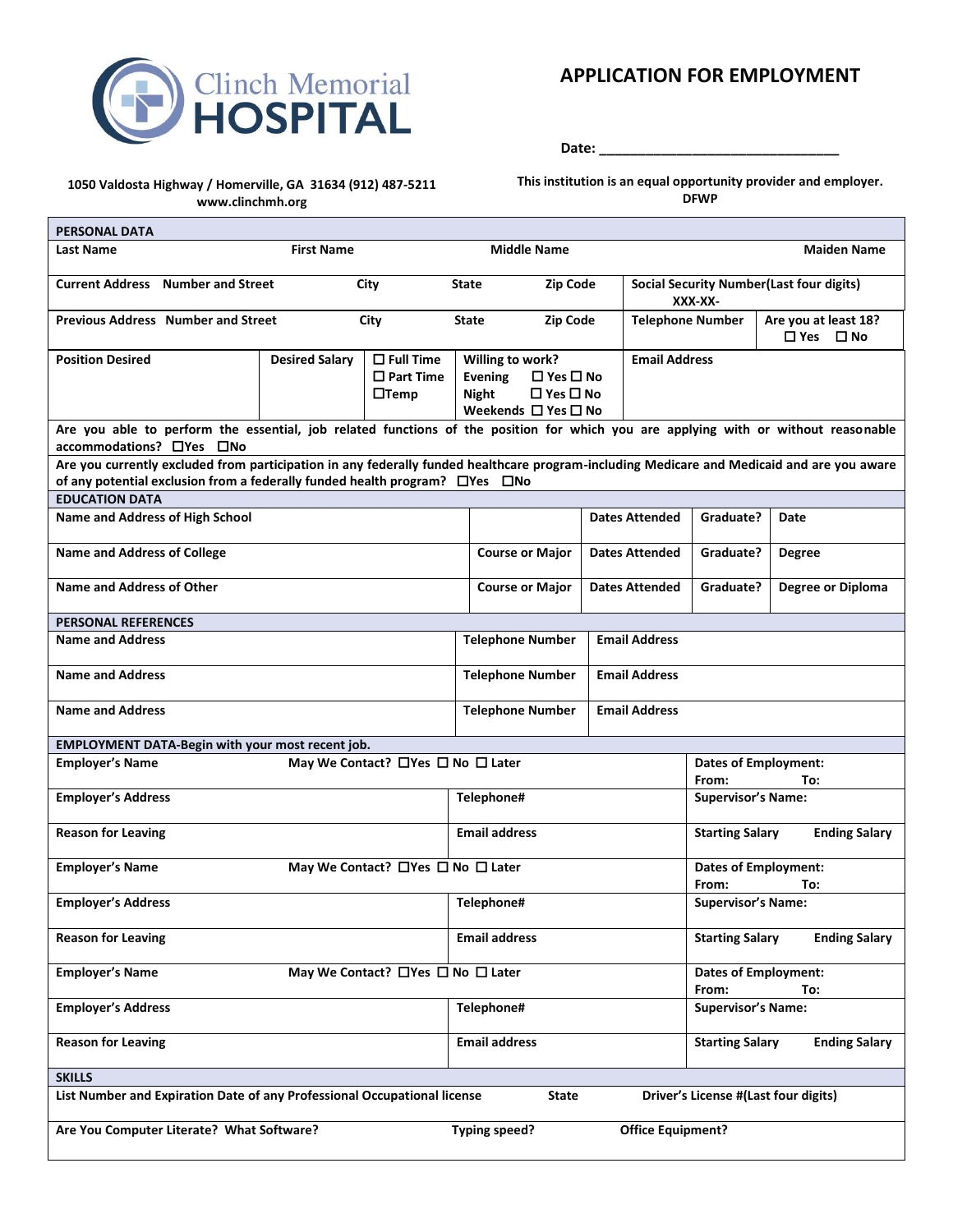#### **CERTIFICATION OF APPLICANT**

**I hereby state that the information given by me in the application is complete and true in all respects. I understand that any omission, misrepresentation, or falsification will preclude my application from further consideration. I further understand that if employed, the subsequent disclosure of any omission, misrepresentation, or falsification of information may result in the termination of my employment.** 

**If I am hired, I understand that I am free to resign at any time, with or without cause and with or without prior notice, and the employer reserves the same right to terminate my employment at any time, with or without cause and with or without prior notice, except as may be required by law. This application does not constitute an agreement or contract for employment for any specified period or definite duration. I understand that no supervisor or representative of the employer is authorized to make any assurances to the contrary and that no implied oral or written agreement contrary to the foregoing express language are valid unless they are in writing and signed by the employer's administrator.** 

**I also understand that if I am hired, I will be required to provide proof of identity and legal authorization to work in the United States and that federal immigration laws require me to complete an I-9 Form in this regard.**

**I understand that reasonable safeguards will be taken to protect all personal information provided or obtained in conjunction with this application for employment. My personal information may be shared with the employer's affiliate(s) and third parties engaged by the employer to perform services for the employer. Any personal information shared with an affiliate or third party is to be used solely to perform the services requested by the employer.**

**I understand that Clinch Memorial Hospital reserves the right to require its applicants to submit to a drug test. I understand that refusal to submit to a drug test or a positive test result may preclude my application from further consideration. I further understand that Clinch Memorial Hospital reserves the right to require its employees to submit to blood tests or urinalysis for alcohol or drug screens, or to allow inspection of bags (including purses or brief cases) or parcels brought into or taken out of Clinch Memorial Hospital. I understand that, if employed, a positive test result or a refusal to submit to a urinalysis, blood test or search, when requested to do so may result in termination of my employment.**

**Clinch Memorial Hospital does not tolerate unlawful discrimination in its employment practice. No question on this application is used for the purpose of limiting or excluding an applicant from consideration for employment on the basis of his or her sex (including pregnancy), race, color, religion, national origin, citizenship, age, disability, genetic information, or any other protected status under applicable federal, state, or local law.**

**I hereby authorize Clinch Memorial Hospital to make all necessary and appropriate investigations to verify the information contained herein including a report of prior convictions and authorize my former employers to release information pertaining to my work record, my work habits, and my work performance while in their employ.**

#### **DO NOT SIGN UNTIL YOU HAVE READ THIS ABOVE CERTIFICATION OF APPLICANT.**

**I certify that I have read, fully understand and accept all terms of the foregoing Certification of Applicant.**

**Signature of Applicant** the contract of Applicant the contract of Applicant the contract of Applicant of Applicant the contract of Applicant of Applicant of Applicant of Applicant of Applicant of Applicant of Applicant of

 **INTERVIEWER NOTES**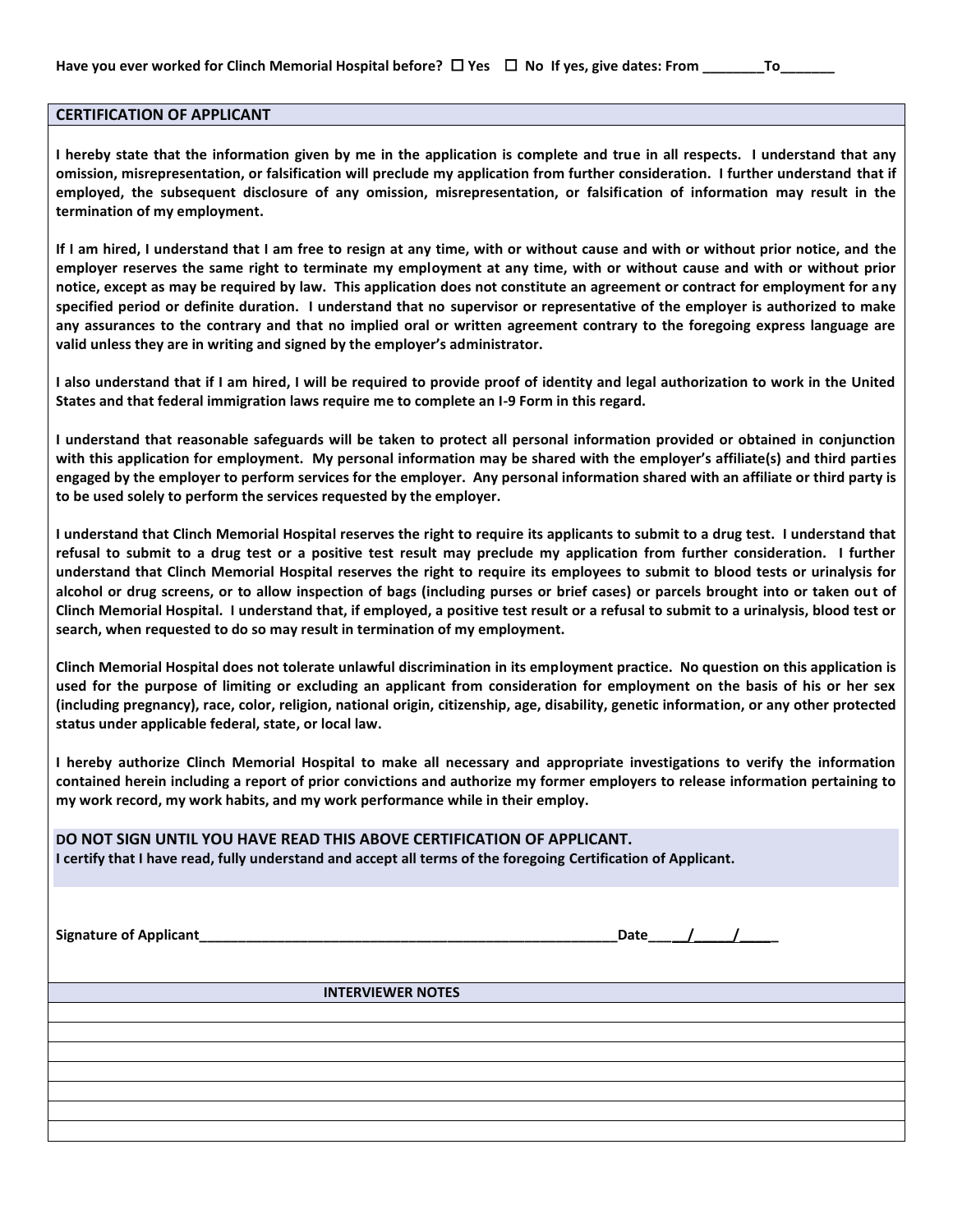Clinch Memorial Hospital is an equal opportunity employer. As required by law, we must record certain information to be made a part of our affirmative action program.

Applicants for employment are invited to participate in the affirmative action program by reporting their status as a protected veteran or other minority. In extending this invitation, we advise you that: (a) workers (applicants) are under no obligation to respond but may do so in the future if they choose; (b) responses will remain confidential within the human resource department; and (c) responses will be used only for the necessary information to include in our affirmative action program. We are a company that values diversity. We actively encourage women, minorities, veterans and disabled employees to apply. Refusal to provide this information will have no bearing on your application and will not subject you to any adverse treatment.

### **TO BE COMPLETED BY APPLICANT ON A VOLUNTARY BASIS, NOT FOR INTERVIEW PURPOSES, FILE SEPARATELY FROM APPLICATION.**

| Name:                                                                                                                    |                                                                                    |                                             |                                                                                   |                                                                                                                       |  |  |  |                                                      |  |  |
|--------------------------------------------------------------------------------------------------------------------------|------------------------------------------------------------------------------------|---------------------------------------------|-----------------------------------------------------------------------------------|-----------------------------------------------------------------------------------------------------------------------|--|--|--|------------------------------------------------------|--|--|
| Gender                                                                                                                   | $\square$ Female<br>$\square$ Male                                                 |                                             |                                                                                   |                                                                                                                       |  |  |  |                                                      |  |  |
|                                                                                                                          |                                                                                    |                                             | Race or Ethnicity Identity* (select one, see back for definitions)                |                                                                                                                       |  |  |  |                                                      |  |  |
| $\Box$                                                                                                                   | Hispanic or Latino                                                                 |                                             |                                                                                   |                                                                                                                       |  |  |  |                                                      |  |  |
| $\Box$                                                                                                                   | White (not Hispanic or Latino)                                                     |                                             |                                                                                   |                                                                                                                       |  |  |  |                                                      |  |  |
| $\Box$                                                                                                                   | Black or African American (not Hispanic or Latino)                                 |                                             |                                                                                   |                                                                                                                       |  |  |  |                                                      |  |  |
| $\Box$                                                                                                                   | Native Hawaiian or Pacific Islander (not Hispanic or Latino)                       |                                             |                                                                                   |                                                                                                                       |  |  |  |                                                      |  |  |
| $\Box$<br>Asian (not Hispanic or Latino)<br>$\Box$<br>American Indian or Alaskan Native (not Hispanic or Latino)         |                                                                                    |                                             |                                                                                   |                                                                                                                       |  |  |  |                                                      |  |  |
|                                                                                                                          |                                                                                    |                                             |                                                                                   |                                                                                                                       |  |  |  | $\Box$<br>Two or more races (not Hispanic or Latino) |  |  |
| Veteran Status** (see back for definitions)                                                                              |                                                                                    |                                             |                                                                                   |                                                                                                                       |  |  |  |                                                      |  |  |
| ப                                                                                                                        | I am a protected veteran                                                           |                                             |                                                                                   |                                                                                                                       |  |  |  |                                                      |  |  |
| ப<br>I am NOT a protected veteran                                                                                        |                                                                                    |                                             |                                                                                   |                                                                                                                       |  |  |  |                                                      |  |  |
| ப                                                                                                                        | I do not wish to self-identify                                                     |                                             |                                                                                   |                                                                                                                       |  |  |  |                                                      |  |  |
|                                                                                                                          |                                                                                    |                                             |                                                                                   | How did you hear of our opening? $\Box$ employee referral $\Box$ company website $\Box$ job board $\Box$ social media |  |  |  |                                                      |  |  |
| $\Box$ advertisement - please explain____________________ $\Box$ recruiter $\Box$ other - please explain:_______________ |                                                                                    |                                             |                                                                                   |                                                                                                                       |  |  |  |                                                      |  |  |
|                                                                                                                          |                                                                                    |                                             |                                                                                   |                                                                                                                       |  |  |  |                                                      |  |  |
|                                                                                                                          | <b>For Administrative Use</b>                                                      |                                             |                                                                                   |                                                                                                                       |  |  |  |                                                      |  |  |
|                                                                                                                          |                                                                                    |                                             | Position(s) applied for <b>Example 2018</b> 2019 12:00:00 Position(s) applied for | $\Box$ Current opening $\Box$ No current opening                                                                      |  |  |  |                                                      |  |  |
|                                                                                                                          |                                                                                    | Hired? $\square$ No $\square$ Yes Hire date |                                                                                   |                                                                                                                       |  |  |  |                                                      |  |  |
|                                                                                                                          | <b>Position classification</b>                                                     |                                             |                                                                                   |                                                                                                                       |  |  |  |                                                      |  |  |
|                                                                                                                          | $\Box$ Office and clerical Workers                                                 |                                             | <b>Sales Workers</b>                                                              | Technicians                                                                                                           |  |  |  |                                                      |  |  |
|                                                                                                                          | $\Box$ Operatives (semi-skilled)<br><b>Service Workers</b><br>Laborers (unskilled) |                                             |                                                                                   |                                                                                                                       |  |  |  |                                                      |  |  |
| $\Box$ Craft Workers (skilled)<br>Professionals<br><b>Official and Managers</b>                                          |                                                                                    |                                             |                                                                                   |                                                                                                                       |  |  |  |                                                      |  |  |